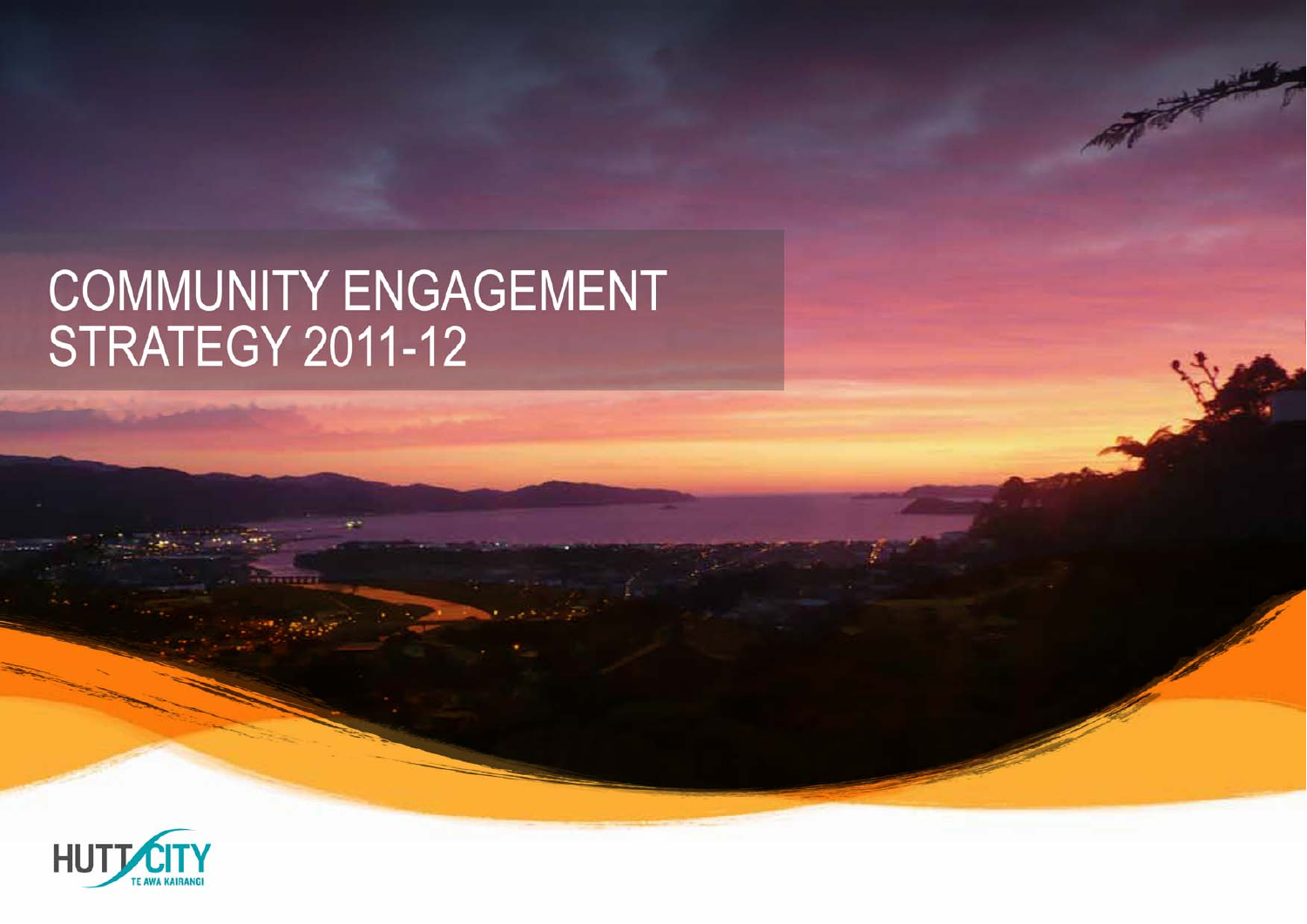# COMMUNITY ENGAGEMENT STRATEGY

# GOALS

#### WHAT DOES THIS STRATEGY COVER?

The scope of Hutt City Council's Community Engagement Strategy is:

- interaction between Hutt City Council and the community undertaken for democratic decision-making
- ongoing engagement with the community, in the spirit of partnership.

This strategy outlines our community engagement philosophy and commitment to the community. It summarises at a high level:

- our community engagement goals
- the main types of community engagement Hutt City Council undertakes
- how community engagement relates to the decision-making process and how Hutt City Council considers how to involve the public in decision-making
- our approach to community partnerships
- our commitment to engaging Mäori as a Treaty partner
- key opportunities for improving our community engagement.

#### WHY DOES COUNCIL HAVE A COMMUNITY **ENGAGEMENT STRATEGY?**

You cannot have 'government by the people' if the people are not involved when it comes to decisions that will affect them. While elected representatives make decisions on our behalf, they don't know what everyone thinks on every issue. Adding your voice assists elected members in their decision-making.

These principles are embodied within the Local Government Act 2002. The Act places very specific requirements on Council to be aware of and have regard to the views of its communities when performing its functions and to encourage people affected by or interested in an issue to present their views to Council.

Hutt City Council has been gradually improving its community engagement practices over time. These practices, and the principles that underpin them, are being formalised and agreed with the community, through this strategy. This will ensure they form part of the bedrock of the way Hutt City Council does business.

# VISION

To empower the communities of Hutt City to participate meaningfully in shaping Hutt City's services, facilities and policies, helping to make Hutt City a great place to live, work and play.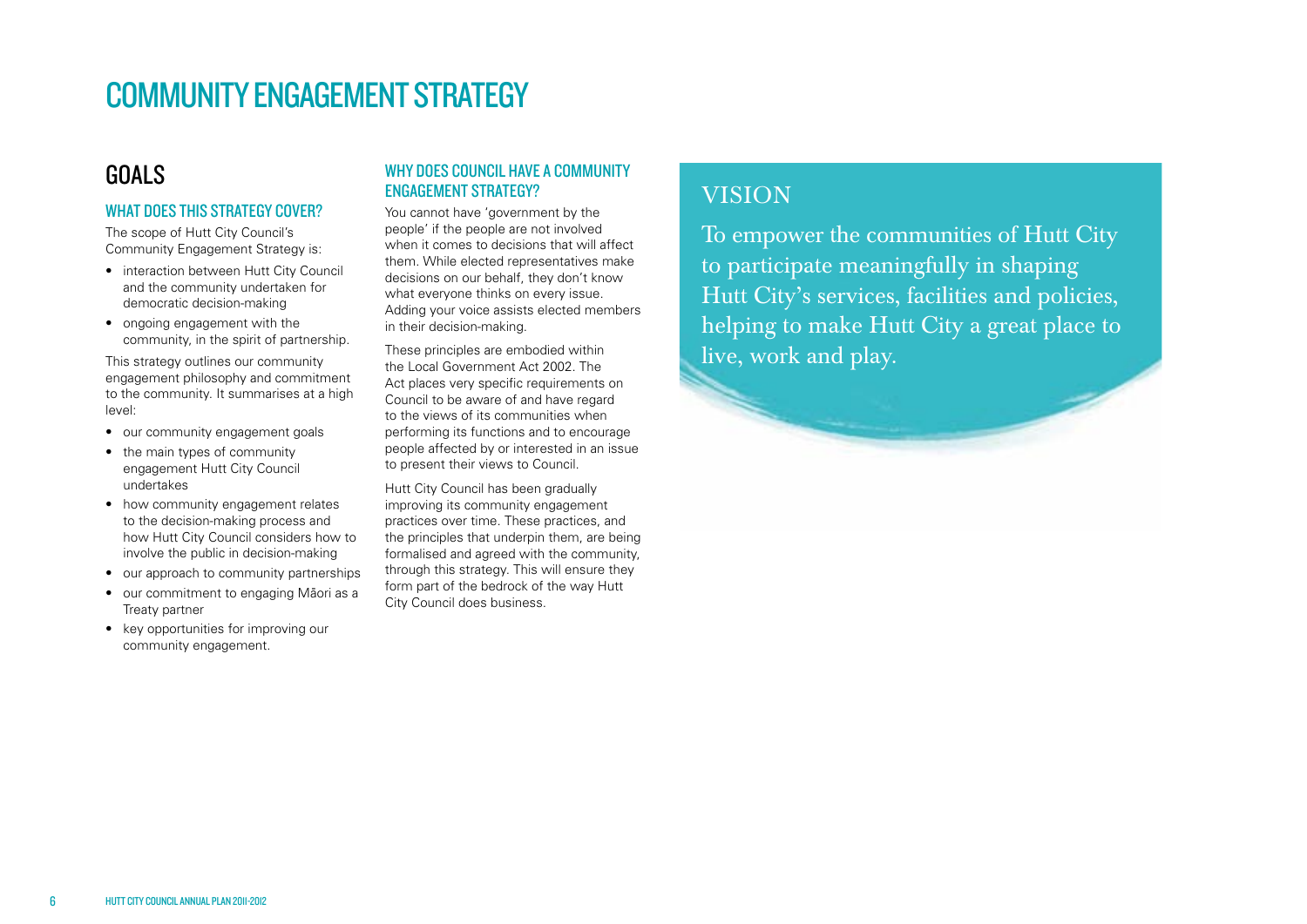#### **PRINCIPLES**

The foundation of Hutt City Council's commitment to community engagement is embodied in the following principles

INVOLVING – Hutt City Council will reach out to a wide range of people to have their say

Accessible – The ways we engage are accessible – in terms of method, location, timing, information and **communication** 

Inclusive – Methods are inclusive of our community, including reaching out to those who are marginalised or seldom heard

Appropriate – We will tailor our approach to the issues and circumstances, and the people we want to engage – engage in their way

Proactive – Communities will be engaged as early as is possible and sensible

#### GENUINE – Hutt City Council will undertake meaningful, open engagement in good faith

Transparent – We will be honest about the scope and purpose of engagement, how feedback is taken into account, and how it affects our business and decisions

Necessary, useful and purposeful – The purpose of our engagement will be clear and take account of previous engagement and scope for genuine input into decision-making

Integrity – We will engage honestly and respectfully with our communities and always in good faith

Open minded – We will take on board what we learn from community engagement when doing our business, forming proposals and making decisions

#### SUSTAINING – Hutt City Council will foster long term beneficial connections with our community

Build relationships and trust – Our engagement will foster longer term links and trust between Council and the community

Responsive – Council will always respond to community engagement, including letting residents and ratepayers that engage with Council know what is decided and why

Respectful – Council will be respectful to our community before, throughout and following community engagement

Mutually beneficial - Communities will feel their engagement with Council is worthwhile

#### GOALS

What Hutt City Council wants to achieve for and through community engagement

| Decision-making – Decision-making that productively involves the community                                                                                |
|-----------------------------------------------------------------------------------------------------------------------------------------------------------|
| Community engagement processes that support positive relationships between Council and the wider<br>community                                             |
| Listening to what people say in a fair and objective way                                                                                                  |
| Making it as easy as possible for local people and other stakeholders to participate in, and have a say in, the<br>development of the city                |
| Gaining and sustaining the trust of our community by consistently demonstrating Council's desire to meet<br>their needs and understand their perspectives |
| Meeting the requirements of legislation and ensuring that Council's statutory obligations surrounding<br>consultation are met                             |
| Consulting effectively – balancing consultation processes with available resources                                                                        |
|                                                                                                                                                           |
| Community Partnerships – Empowering and supporting the community                                                                                          |
| Assisting and empowering the community to help itself                                                                                                     |
| Nurturing existing beneficial community partnerships                                                                                                      |
| Redeveloping our community partnership approach for community development activities in line with the<br>Asset Based Community Development framework      |
| Exploring additional community partnership opportunities as a productive means of city and community<br>development                                       |
|                                                                                                                                                           |
| Engaging with Māori – Waiho i te toipoto, kaua i te toiroa                                                                                                |
| Fully engaging with and fostering our new strategic relationship with the Port Nicholson Block Settlement<br>Trust                                        |
|                                                                                                                                                           |

Maintaining and nurturing our existing relationships with local Mäori organisations within the city

Involving mana whenua and our local Mäori organisations early in the decision-making process

Reaching out to and providing opportunities for Mäori in general to contribute to our decision-making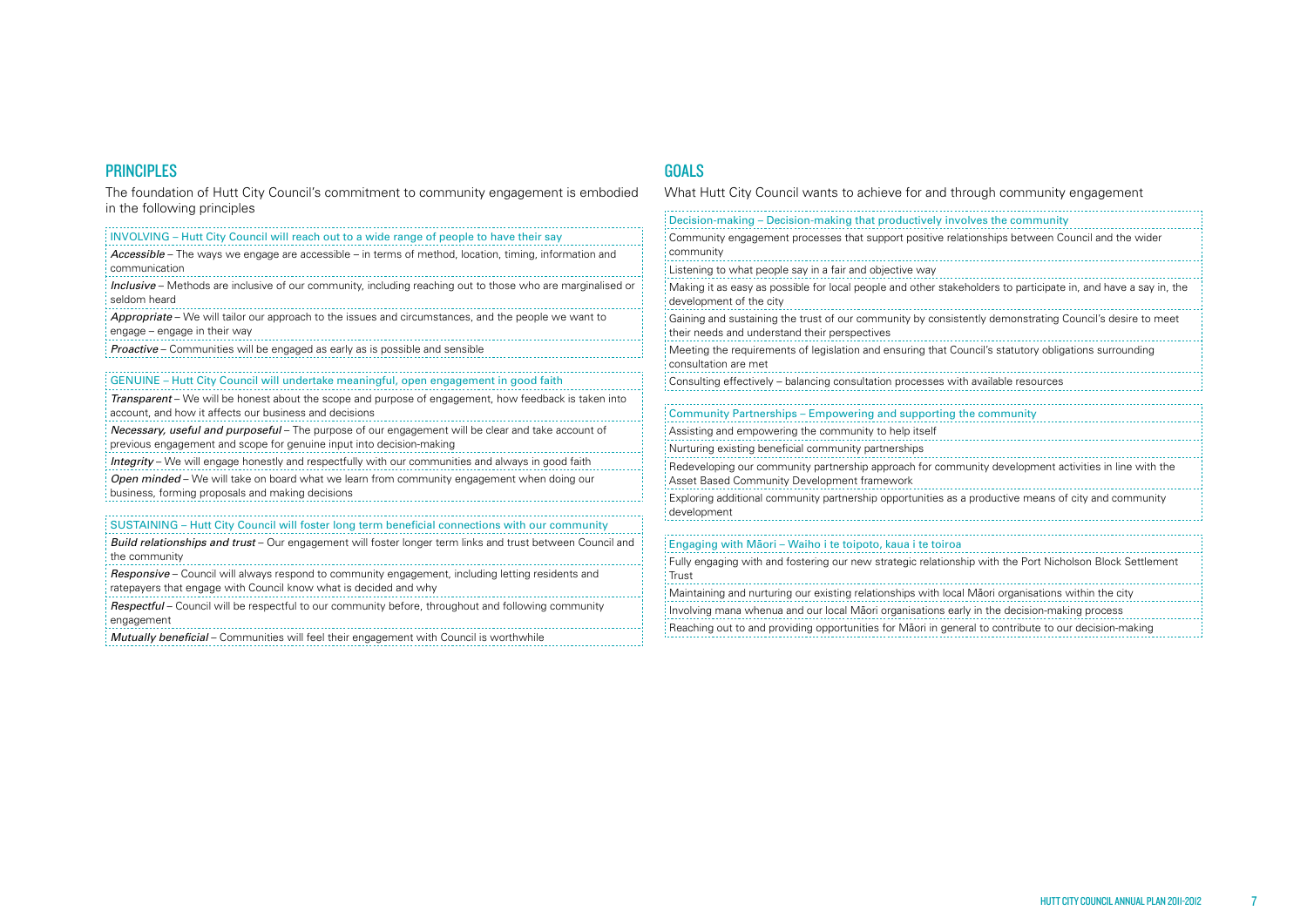#### Community engagement

Community engagement is much broader than consultation, although consultation is encompassed within it. Community engagement includes the full range of community participation in decision-making - from being provided with information only right through to Council supporting community initiatives.

The different degrees of community engagement relate to the extent that decision-making powers (and implementation) are devolved to the community, or conversely, held with Council.

At a high level, there are five main types of community engagement that Hutt City Council undertakes with the community. These are summarised here.

Although each type of community engagement has its place in Council, this strategy does not prescribe the type of community engagement that must be employed in specified circumstances. The range of Hutt City Council activities and types of decision is too varied for such an approach.

However, the section on decision-making does outline some of the high-level factors Council takes into account when considering what type of community engagement is suitable for a specific proposal or issue.

**Information** – Supports all types of community engagement and keeps people informed about such things as decisions, services and local events.

**Consultation** – Can be used when there is a decision to make about something or when there are a number of choices about the details. Most of the proposals Hutt City Council considers involve consultation.

**Deciding together** – Local people are involved in deciding which option to choose, but it is Hutt City Council that will act on the decision. A good example of this is the Walter Nash Park playground in Taita. Locals helped design the playground that Council built.

**Acting together** – Decisions and implementation are made in partnerships between local people or agencies and Hutt City Council. The intended beautification around the Waiwhetu Stream is a good example of this in action. Locals have not only contributed to the development of the vision but will also be involved in actively developing the area.

#### **Supporting community initiatives** –

Independent groups are empowered to develop and carry out their own plans. Council's role is primarily supportive or facilitative. A lot of the work of Hutt City Council's community development team involves supporting community initiatives.

#### DECISION-MAKING

Hutt City Council is involved in a wide range of activities, from setting policies on gaming in the city, developing and enforcing local regulations and promoting tourism right through to the delivery of services and infrastructure like libraries and roads.

In most of these activities, the kinds of decision range from setting longer-term strategy to minor operational matters. In general terms, these decisions usually involve the first three types of community engagement – information, consultation and deciding together. In many cases, the same decision or issue may involve different types of community engagement at different steps in the decision-making process.

It is important that the community and Hutt City Council have a common understanding of the decision-making process and how Hutt City Council decides when and how much to engage the community.

This section outlines:

- Hutt City Council's general decisionmaking process and how it relates to community engagement
- the key factors Hutt City Council generally takes into account when forming a community engagement plan for a specific proposal or decision.

#### General decision-making process

Hutt City Council's general decision-making process is illustrated on the next page.

This process generally applies to strategic decisions made by Hutt City Council right through to operational decisions made by Council officers, although the nature of the engagement will vary accordingly. At most steps, Hutt City Council can undertake some type of community engagement.

It is important to note, however, that community engagement in decision-making may not mean negotiating or reaching agreement or consensus, nor in many cases is it intended to replace the decision-making responsibilities of the elected members of Council. Nor will all of the steps in the process be appropriate in all cases.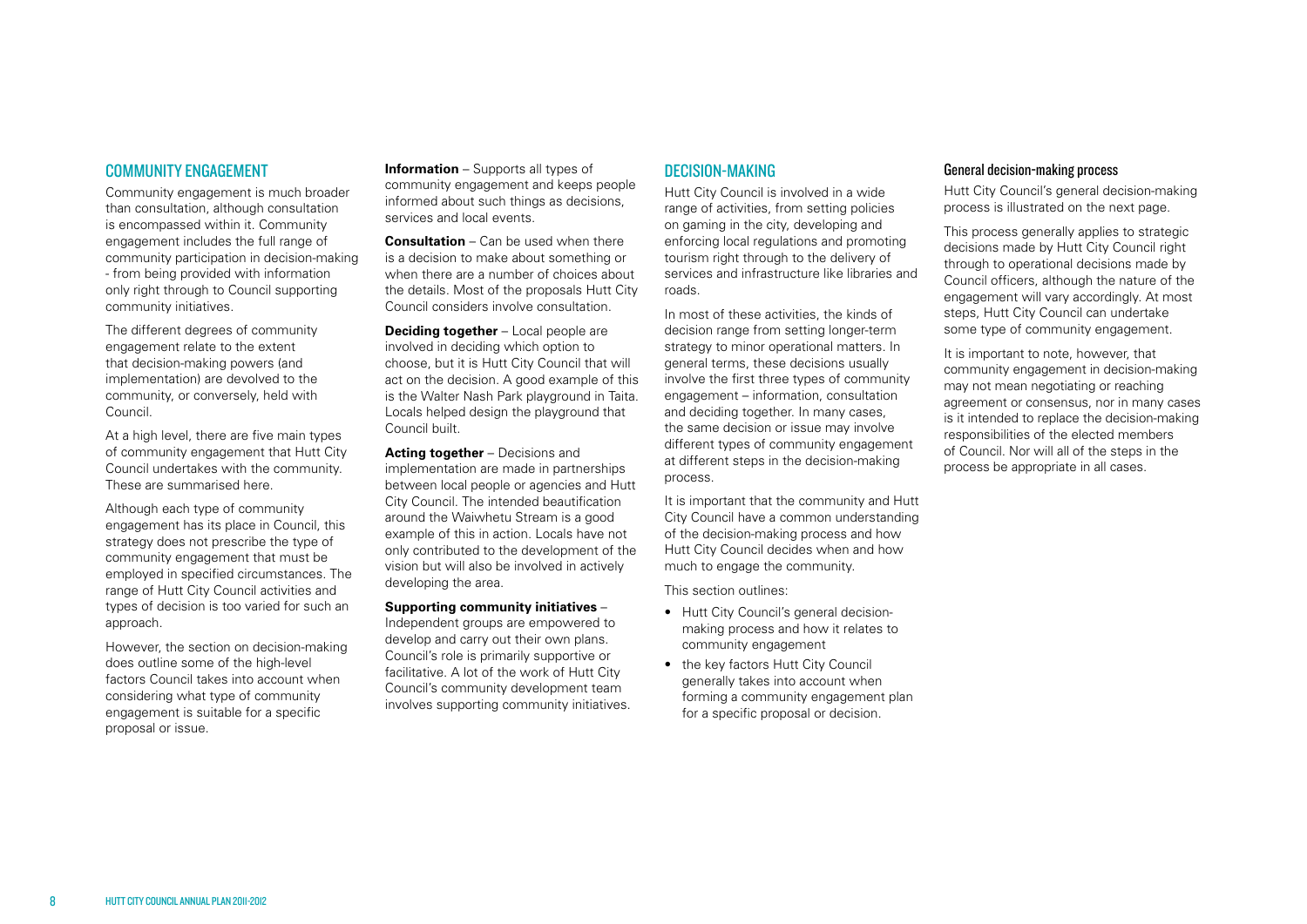#### The decision-making process

#### Review

Review policy or programme and the community engagement previously undertaken and consider improvements for the future.

## Feedback loop

Council notifies submitters and other interested parties of Hutt City Council's decision and supporting rationale and capitalises on any long-term engagement opportunities.

# Final decision

Council makes final decision on proposal following public consultation. As with the initial decision, this decision may be taken in partnership with other organisations or Council may empower another organisation or group to make the decision.

## Review and re-evaluate

Review results of consultation and re-evaluate proposal in light of results.

# Identify issue or opportunity

Opportunity/problem/gap identification from Council or the community.

## Evaluation and assessment

Evaluation/Assessment of opportunity/problem/ gap and development of possible responses. This includes considering groups or individuals from the community that can contribute and involving them in this step as appropriate. Officers develop a community engagement plan at this step.

## Initial decision

Council considers options and selects initial preferences. In some cases this decision will be taken in consultation or partnership with other organisations or Council may empower another organisation or group to make the decision.

## Public consultation

Take the preferred option as a proposal to the wider public through public consultation. For significant Council decisions, this would normally involve the whole community. For operational decisions, this step may involve only a very small target audience, such as the people living in a particular street.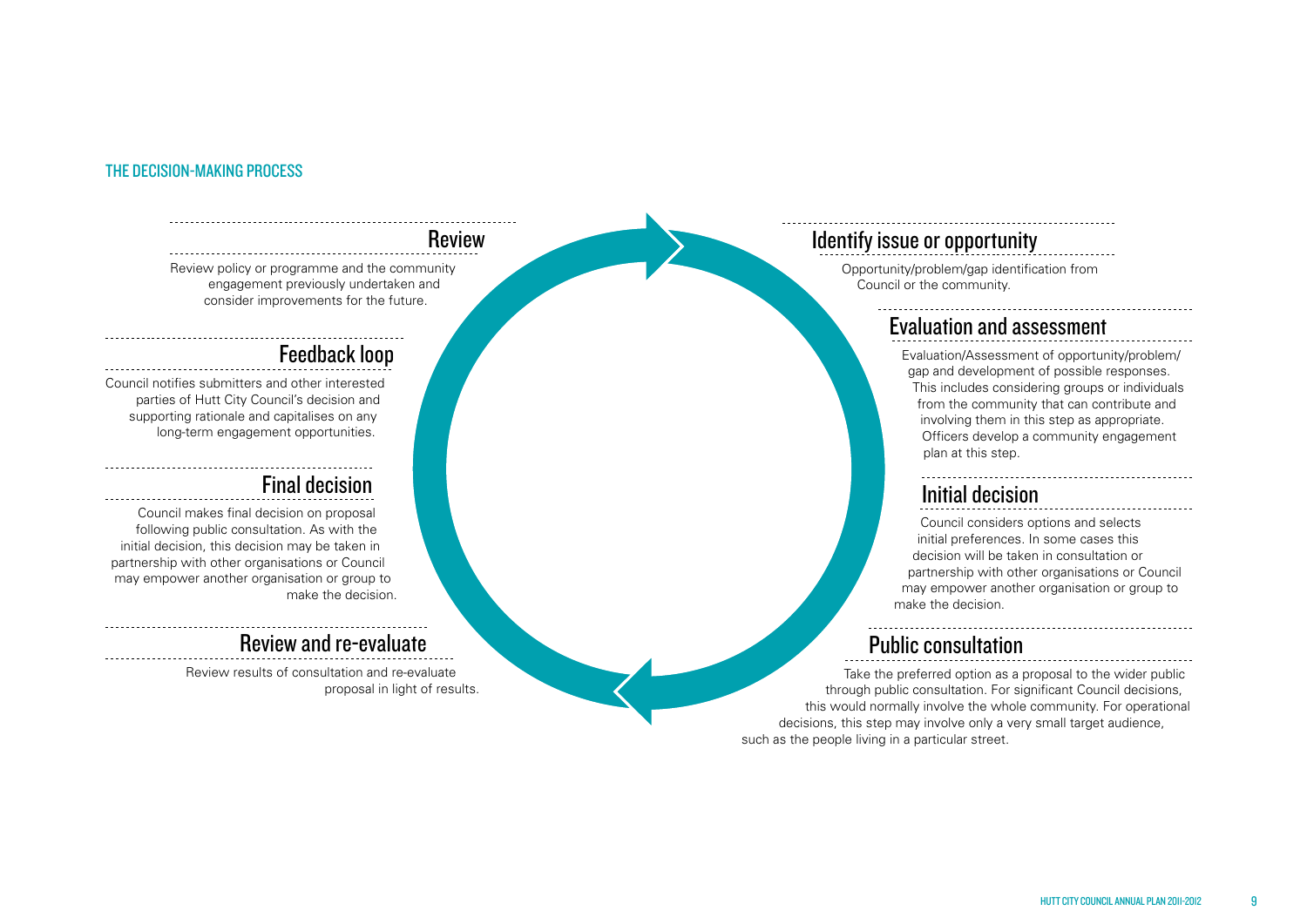#### COMMUNITY ENGAGEMENT PLANNING

Flexibility is critical to forming good engagement plans for individual decisions or proposals. Different situations will require different approaches to community engagement. Community engagement must also be balanced against available resources.

Listed in this section are the six key factors that Council considers when forming a community engagement plan. The collective impact of these factors is weighed up by Council at the evaluation and assessment stage of the decisionmaking process. This helps inform what type of community engagement is suitable and how much resource should go into community engagement, as well as some guidance on who could be engaged.

In addition to the high-level considerations noted here, practical guidance for staff on planning the specifics of their community engagement is available within Council.

#### 1. Extent and nature of the decision or proposal

Is the impact city wide or is it limited to a specific area or customer group? The wider the impact of the decision or proposal, the wider the community of interest that needs to be engaged.

Conversely, changes with a significant impact on a specific area or customer base may involve very detailed but targeted community engagement.



#### 2. Significance

How significant is the proposal or decision according to Council's Significance Policy? The more significant the proposal or decision, the more involved the relevant community or city should be in the decision-making process. Significance involves an assessment of a range of factors, from net cost to the level of public interest and controversy. An issue can be significant for a local community only, and not for the wider community.



#### 3. Urgency

The more urgent the decision, the less involved the community can become. Some decisions must be made without any community engagement because of urgency. In these cases, Council usually goes quickly from the evaluation step to the final decision step in the general decisionmaking process. An example was Council's decision to contribute to the purchase of Baring Head.



#### 4. Confidentiality

Most of Council's decisions can be made in the public realm with ample opportunity for community engagement. However, some Council business is sensitive or confidential, for example where decisions involve commercially sensitive third party information.

In these cases, Council may limit who it engages with or may not undertake any community engagement at all.



#### 5. Partner involvement

The more a proposal or decision involves partners within the community for expertise, implementation or buy-in for success, the more involved the city or relevant community should be in the decision-making process. There are some decisions / proposals where success does not require any partnerships with the community. Many technical or infrastructural decisions fall into this category.



#### 6. Legislative requirements

In addition to the above factors, which must be weighed, legislative requirements can play an important part in determining Council's community engagement, such as who is engaged, to what extent and at what stage in the process. In these cases, the decision-making and consultation requirements of the legislation must be adhered to.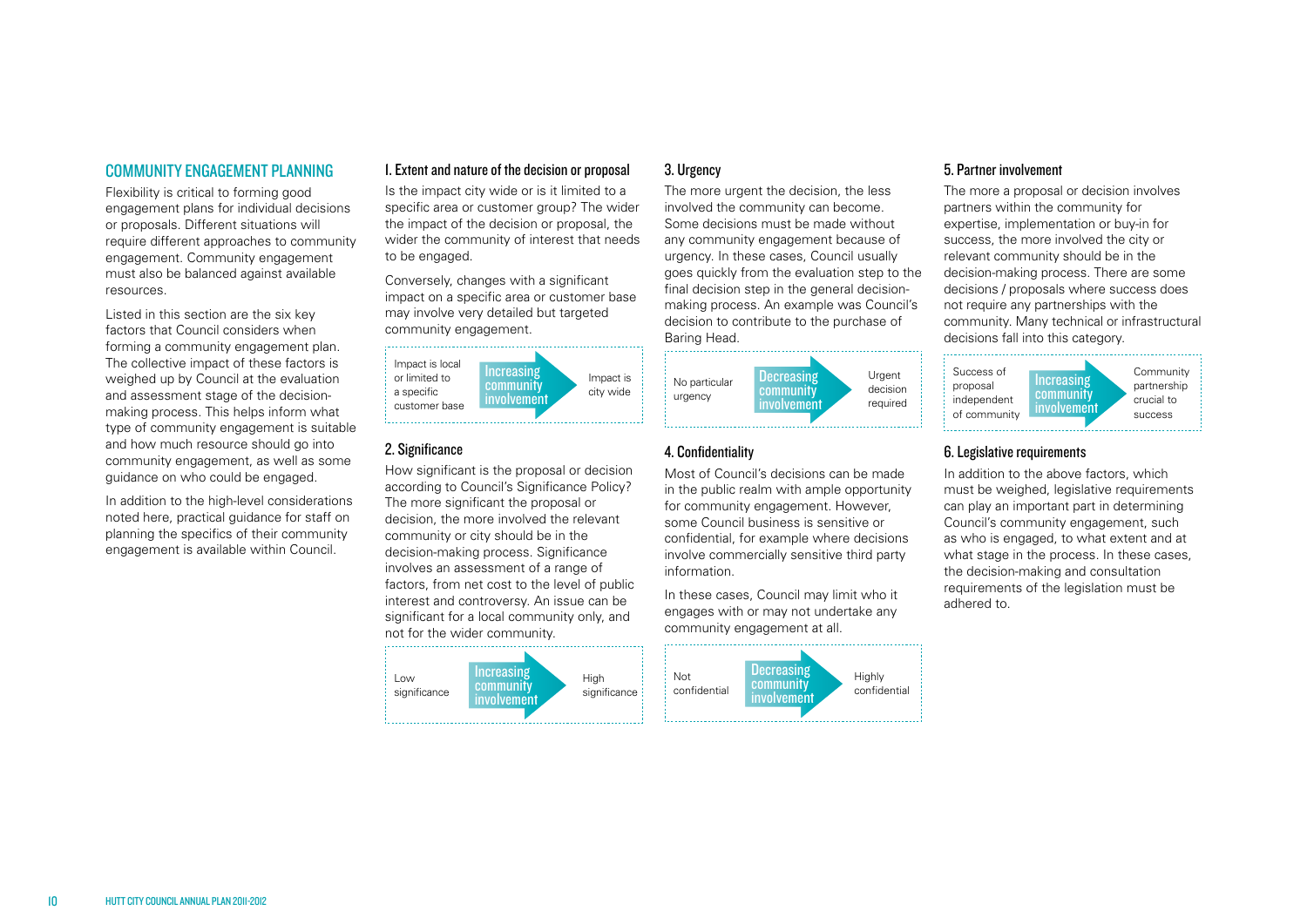## Community Partnership

## Mä tini, mä mano, ka rapa te whai

By many, by thousands, the object will be attained

Hutt City Council cannot by itself address the wide range of issues in the community, nor is it always best placed to deal with an issue or undertake action.

Hutt City Council often shares responsibility for an issue with the wider community, jointly developing and acting on plans. Council's Safer Hutt Valley work is a good example of acting together. The strategy is being jointly developed between the Hutt Valley's two councils, other public sector organisations, and importantly, the business sector and many community organisations.

At other times, Hutt City Council's most appropriate role is limited to supporting and helping empower the community itself. An example of this is Council assisting in the development of workplace travel plans at Wingate. These plans are owned, and are acted upon, by the businesses involved.

There are many groups and organisations within the community that offer a very wide range of work within the community, from community patrols to volunteer caretaking of part of the city's reserves.

For these reasons, engagement with the community in the spirit of partnership is a crucial part of helping the community and Hutt City Council make the city a better place to live, work and play. It also strengthens our relationship with the community and means Council is better able to work with the community when making decisions.

While community partnerships are an important part of our business across Hutt City Council, they are a particularly important feature of our community development work.

# Engagement with Mäori

#### Waiho i te toipoto, kaua i te toiroa

Let us keep close, not far apart

Council has an obligation to take into account the principles of Te Tiriti o Waitangi and to recognise and provide for the special relationships between Mäori and their culture, traditions, land and taonga.

The Local Government Act 2002 acknowledges the Crown's responsibilities under the Treaty of Waitangi and the responsibility to maintain and improve opportunities for Mäori to contribute to local government decision-making processes.

#### ACKNOWLEDGEMENTS

The obligation to consult includes recognising those who have mana whenua status. Within Hutt City, this rests with Taranaki Whänui, represented by the Port Nicholson Block Settlement Trust.

Council will also consult the Wellington Tenths Trust as a Mana Whenua Trust and with Te Runanganui o Taranaki Whänui ki te Upoko o te Ika a Maui as a mana whenua organisation.

In fulfilling its obligations, Council will also consult other Mäori within Hutt City, including the city's seven marae – Koraunui Marae, Te Mangungu Marae, Wainuiomata Marae, Te Kakano o te Aroha Marae, Waiwhetu Marae (also known as Arohanui ki te tangata), Te Tatau o te Po Marae and Keriana Olsen-Kokiri Marae.

#### STRATEGIC RELATIONSHIP

Council has a memorandum of understanding with the Port Nicholson Block Settlement Trust. This memorandum confirms the strategic relationship between the parties and the opportunity for the Trust to contribute to Council decision-making and be a provider of leadership with Council for the city.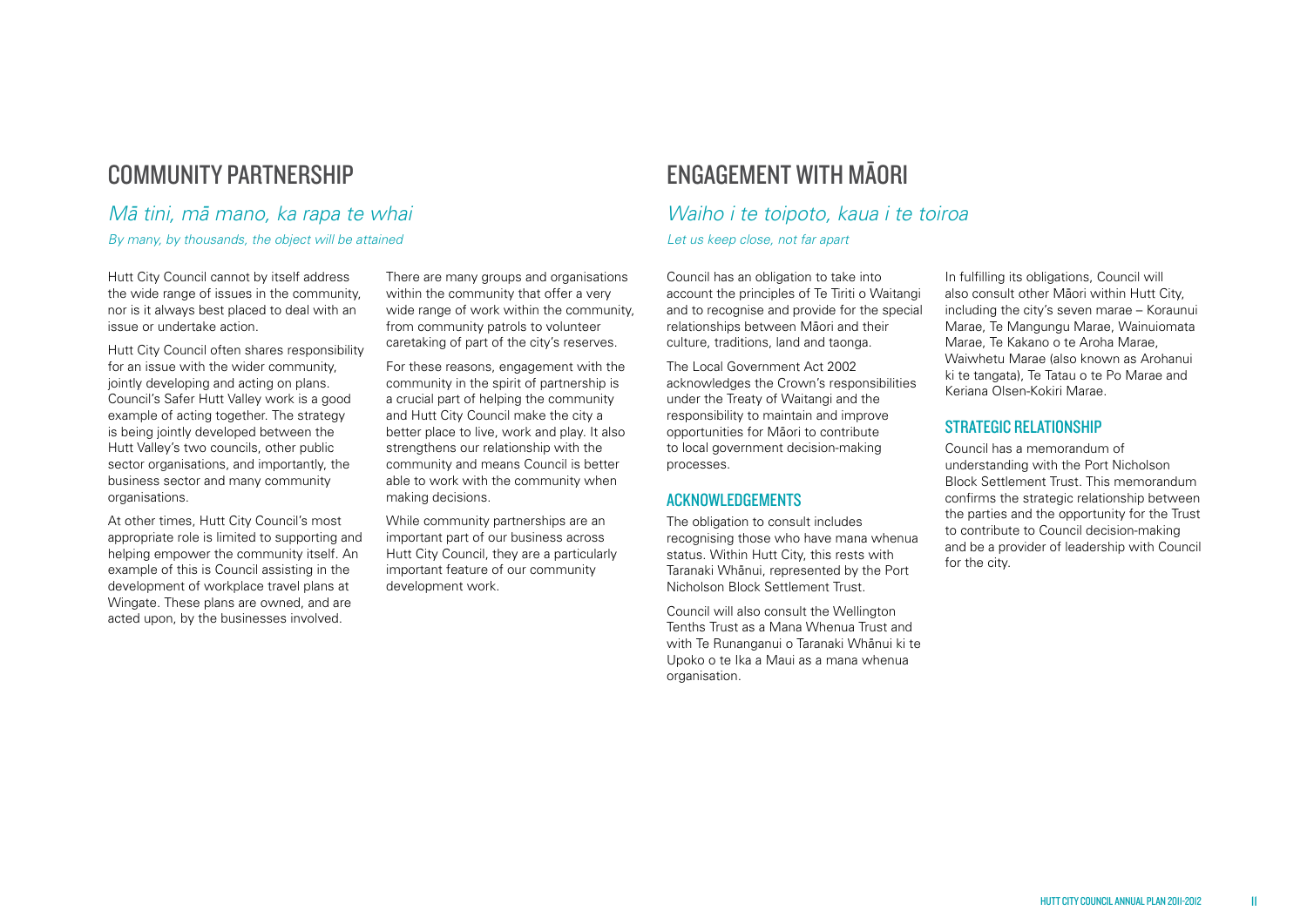The memorandum provides the following guiding principle for the Trust and Hutt City Council:

- The parties work together in partnership to ensure the mutual benefit and success of the relationship.
- The sustainable prosperity of Hutt City is important to both parties.
- Each party recognises the autonomy, authority and responsibilities of the other to represent their communities' interests.
- The Trust acknowledges the autonomy, authority and responsibilities of Council when acting in its regulatory capacity and when discharging its legislative obligations.
- The principles embodied in the Treaty of Waitangi will guide this relationship. In practical terms this means:
	- partnership: acting reasonably, honourably and in good faith to ensure the strategic relationship has integrity and respect, in the present and for the future of Hutt City
	- participation: recognising that both parties can contribute, for mutual benefit, in deciding the future of the city – working towards and achieving the parties' visions and
	- protection: actively protecting the taonga of Taranaki Whänui and safeguarding cultural concepts, values and practices to be celebrated and enjoyed for all Hutt City residents.

The memorandum also provides specifically for engagement between the Trust and Hutt City Council on:

#### **Council planning and policy processes**

– The Trust will have input into the various planning processes of Council, in particular the Annual Plan and Long Term Plan.

The Trust will make significant contributions to reviewing the District Plan of Council. This will include commentary on all matters relating to mana whenua representation, sites of significance and rules, protocols objectives and measures that are required.

#### **Resource Management Act 1991 and other legislation** – The parties will work together to achieve the purpose of legislation in relation to local government decision-making.

The Council will ensure matters are presented to the Trust in a timely and informative manner, which in turn will assist the Trust in the exercise of its Kaitiakitanga for Hutt City.

**Culture and heritage** – Council will ensure ceremonial, interpretation and naming opportunities are presented to the Trust so as to retain and protect Mäori culture and heritage throughout Hutt City, as deemed by the Trust to be of significance.

The Trust, as the mana whenua representative, will provide cultural support to the Mayor, councillors, Chief Executive and other officers as mutually agreed.

#### OTHER ENGAGEMENT WITH Mäori

While Hutt City Council will take special care in its relationship with mana whenua, it must also reach out to the wider Mäori community and provide opportunities for Mäori to contribute to Council's decisionmaking.

The key to this will be to foster and maintain strong relationships with Mäori organisations within the city – in particular, Te Runanganui o Taranaki Whanui ki te Upoko o te Ika a Maui and the city's seven marae.

The foundation of these relationships will be built on:

- open and honest communication between Council and Mäori
- promoting tikanga Mäori (Te Atiawa protocol) throughout Council
- providing opportunities for Mäori to contribute to our decision-making
- providing quality advice and support for capacity and capability strengthening
- maintaining the right of tangata whenua to be represented and vote at meetings of Hutt City Council committees and subcommittees.

# OPPORTUNITIES FOR IMPROVEMENT

Hutt City Council's community engagement practices have been an area of focus in the past few years and have steadily developed in that time.

Our commitment to in-depth, meaningful community engagement can be seen, for example, in the development of our CBD vision and the consultation plus workshop held in 2007 which involved more than 200 members of the public helping to establish Hutt City Council's priorities.

These efforts have paid dividends, as a 2010 survey showed that 90% of residents were satisfied with Council's consultation and engagement with residents and the publicity provided.

Despite this, there is always room for improvement. The communities' expectations are also evolving and Hutt City Council must keep pace with them.

This section outlines the seven key areas Hutt City Council has set itself for improvement in the next five years (2011- 2016).

#### COMMUNITY ENGAGEMENT PLANNING

Community engagement planning is crucial to good community engagement practice and decision-making. Without planning, Hutt City Council may miss opportunities or not get the reach into its community that could be achieved.

The high-level factors that officers should consider when determining how much to involve the community have been highlighted